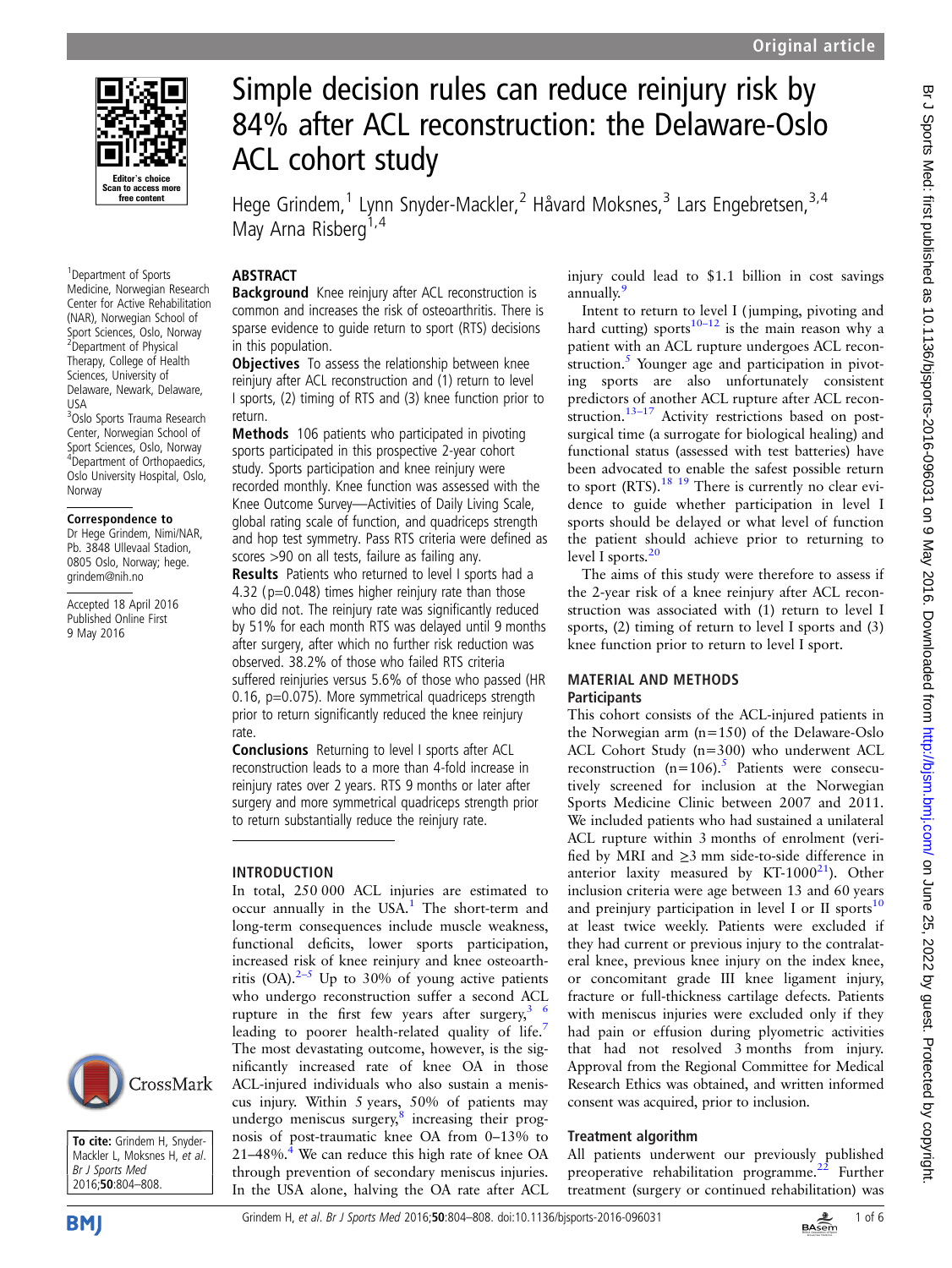decided after this 5-week programme. The ACL reconstruction was performed in one of seven different hospitals, using bonepatellar tendon-bone (BPTB) or a hamstrings autograft. The postoperative rehabilitation was individually tailored on the basis of concomitant surgery, graft choice and function. Rehabilitation consisted of three phases: the acute phase where the aims were to eliminate effusion and range of motion (ROM) deficits and minimise muscle atrophy. The rehabilitation phase where the aims were to regain neuromuscular control of terminal knee extension in weight-bearing positions and to regain ≥80% muscle strength and hop performance. The last phase, the RTS phase, aimed at regaining ≥90% muscle strength and hop performance, while transitioning to sport through sport-specific drills and gradual participation. Patients were advised against full participation in level I sports if they had not regained >90% quadriceps and hamstring strength and hopping performance compared with the uninjured leg.

## Data collection

Starting the first month after ACL reconstruction, sports participation data were collected monthly using an online activity survey.<sup>[11](#page-4-0)</sup> Patients reported which sports they participated in by ticking a box for the respective sport. Each month, one reminder was automatically sent out to patients who had not responded after 1 week. The online activity survey has excellent test–retest reliability ( $\kappa$ =0.92 for level I sports participation).<sup>11</sup> Knee reinjuries with an acute onset were recorded through the online survey and at clinical follow-ups at 6 months, 1 year and 2 years after reconstruction. The injuries were diagnosed according to the standard practice at our clinic. Of 24 reinjured patients, 2 were diagnosed after clinical examination, 10 after clinical examination and MRI, 5 after clinical examination and arthroscopic surgery, and 7 after clinical examination, MRI and arthroscopic surgery.

The comprehensive RTS test battery<sup>[19 23 24](#page-4-0)</sup> investigated in this study consisted of isokinetic quadriceps strength testing, four single-legged hop tests and two self-report outcomes.<sup>23</sup>  $^{24}$ These data were collected at baseline (mean  $2.1 \pm 0.6$  months after injury) and at 6 and 12 months after surgery. Isokinetic concentric quadriceps strength was measured at 60°/s with an electromechanical dynamometer (Biodex6000, Biodex Medical Systems, Shirley, New York, USA). Four submaximal practice trials were followed by 1 min rest before five maximum effort repetitions were recorded. After strength testing, four hop tests were performed in the following order: single hop for distance, crossover hop for distance, triple hop for distance and 6 m timed hop.<sup>25</sup><sup>26</sup> All patients performed one practice trial hop and then two hops were recorded. The uninvolved leg was always tested first. After the hop testing, patients completed the Knee Outcome Survey—Activities of Daily Living Scale  $(KOS-ADLS)^{27}$  $(KOS-ADLS)^{27}$  $(KOS-ADLS)^{27}$  and a global rating scale (GRS) of perceived function.[23](#page-4-0) The KOS-ADLS is a 14-item self-reported assessment of symptoms and function in activities of daily living, scored from 0 (worst) to 100 (best). The GRS asks the patient to rate current knee function on a scale from 0 (not able to perform any activity) to 100 (level of function prior to the knee injury).

## Data management and statistical analysis

Return to level I sport was defined as any reported participation in handball, football, basketball or floorball, regardless of training/match participation or level of competition. The first recorded participation in level I sports was reported in months after surgery.

We extracted data on knee function from the 6-month follow-up for those who returned to level I sports 5–11 months after surgery (n=49) and from the 12-month follow-up for those who returned 12–23 months after surgery (n=20). The limb symmetry indexes (LSIs) of the peak quadriceps torque (highest achieved value) and hop test distance/time were calculated by involved/uninvolved×100, except for the 6 m timed hop test which was calculated by uninvolved/involved $\times 100$ . Patients were classified as having passed RTS criteria if they scored >90 on all seven variables. Patients who returned to level I sport <5 months after surgery (n=4) were a priori classified as not having passed RTS criteria.<sup>23</sup> <sup>24</sup>

A Cox proportional hazards regression model with months after surgery as the time variable was used to assess the reinjury rate in patients who participated in level I sports after surgery versus those who did not. Cox regression models were also used to assess the association between knee reinjury and time of return, and knee function prior to return to level I sports. Time 0 was defined as the first month of level I sports participation to limit bias from more sports exposure in patients who returned early to level I sports. The independent variables were months from surgery to RTS, passing/failing RTS criteria and continuous LSIs of the individual RTS variables. Separate results were reported for those who returned before and after 9 months after surgery, as the assumption of proportionality was violated in the analysis of time of return. All analyses were adjusted for age. Two-sided p values ≤0.05 were considered statistically significant.

# RESULTS

From the original 106 patients who underwent ACL reconstruction, 100 (94.3%) had data on sports participation and knee reinjuries (1 withdrew from the study, 5 did not respond to the online activity survey). The monthly data on sports participation and reinjuries were 92.9% complete for the 100 patients (2230 reports in total). Descriptive characteristics of the cohort can be seen in [table 1.](#page-2-0)

In total, 74 of the 83 patients who previously participated in level I sports returned to level I sports within 2 years of ACL reconstruction. None of the 17 who did not participate in level I sport before injury participated in level I sports after surgery. The mean number of months participating in level I sports was  $8.1 \pm 5.7$  over the two postoperative years. The time of return to level I sports varied from 3 to 23 months after surgery, with a median of 8 months after surgery.

In total, 69 of the 74 (93.2%) patients who participated in level I sports underwent functional testing prior to RTS. One patient did not attend any of the follow-ups. Four patients returned to sport fewer than 5 months after surgery. All four of these patients suffered a knee reinjury within 2 months of return. The mean time from functional testing to return to level I sport was 2.3±2.4 months. Of the 49 patients who returned to level I sports 5–11 months after surgery, 7 (14.3%) had passed the RTS criteria at the 6-month follow-up test. Eleven of the 20 patients (55.0%) who returned to level I sport 12–23 months after surgery had passed the RTS criteria at the 12-month follow-up. In total, 18 of the 74 patients (24.3%) were classified as having passed the functional RTS criteria prior to RTS.

Twenty-four (24.0%) patients sustained 28 knee reinjuries, including 8 ACL graft ruptures and 8 medial meniscus injuries ([table 2](#page-2-0)). The reinjuries occurred from the 3rd to the 22nd postoperative month, with a median of 13 months after surgery. The time between returning to level I sports and sustaining a knee reinjury varied from <1 month to 16 months, with 45.5% of the reinjuries sustained within 2 months of RTS. In the 26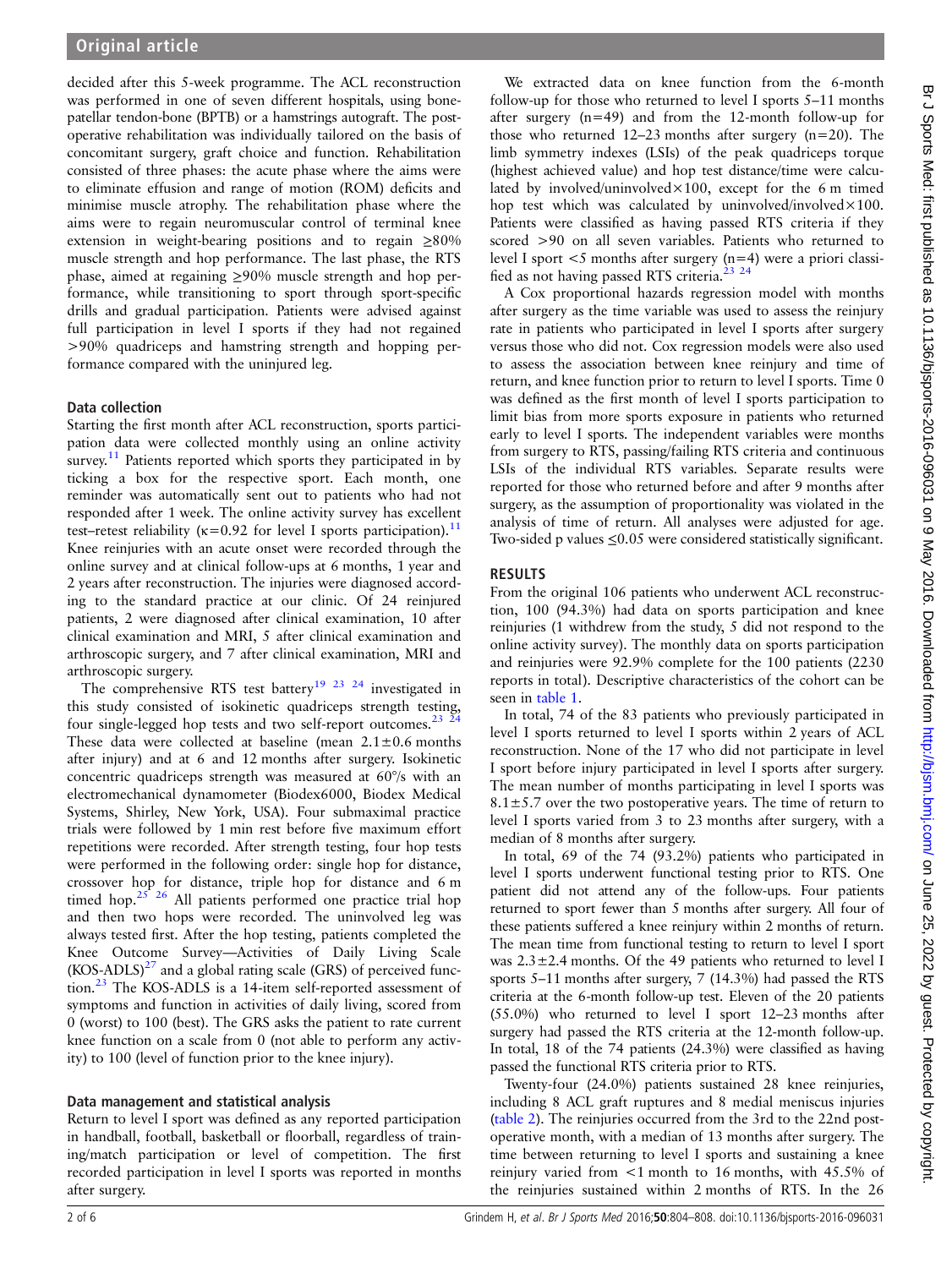# Br J Sports Med: first published as 10.1136/bjsports-2016-096031 on 9 May 2016. Downloaded from http://bjsm.bmj.com/ on June 25, 2022 by guest. Protected by copyright Br J Sports Med: first published as 10.1136/bjsports-2016-096031 on 9 May 2016. Downloaded from <http://bjsm.bmj.com/> on June 25, 2022 by guest. Protected by copyright.

<span id="page-2-0"></span>

| Table 1 Characteristics of the ACL reconstructed patients $(n=100)$ |  |  |
|---------------------------------------------------------------------|--|--|
|                                                                     |  |  |

| Sex, men/women (% men)                                  | 46/54 (46.0)      |
|---------------------------------------------------------|-------------------|
| Age, mean $\pm$ SD                                      | $24.3 + 7.3$      |
| Preinjury participation in level I sports, n (%)        | 83 (83.0)         |
| Handball*                                               | 30(30.0)          |
| Football*                                               | 53 (53.0)         |
| Basketball*                                             | 6(6.0)            |
| Floorball*                                              | 11(11.0)          |
| Months from injury to surgery, median (minimum–maximum) | $4.8(1.6 - 25.4)$ |
| ACL graft, $n$ $(\%)$                                   |                   |
| <b>BPTB</b>                                             | 33 (33.0)         |
| Hamstring                                               | 67 (67.0)         |
| Baseline concomitant injuries, n (%)                    |                   |
| Medial meniscus injury                                  | 26(26.0)          |
| Lateral meniscus injury                                 | 20(20.0)          |
| Medial cartilage injury                                 | 3(3.0)            |
| Lateral cartilage injury                                | 9(9.0)            |
| MCL injury grade I-II                                   | 30 (30.0)         |
| LCL injury grade I-II                                   | 1(1.0)            |
| Popliteus injury                                        | 2(2.0)            |
| Baseline knee function, mean±SD                         |                   |
| Quadriceps strength, LSI                                | $89.2 + 10.2$     |
| Single hop for distance, LSI                            | $91.2 \pm 10.4$   |
| Triple crossover hop, LSI                               | $92.9 + 9.3$      |
| Triple hop, LSI                                         | $91.3 \pm 8.3$    |
| 6 m timed hop, LSI                                      | $94.6 \pm 8.3$    |
| <b>KOS-ADLS</b>                                         | $82.4 \pm 9.6$    |
| Global rating scale                                     | $79.3 \pm 12.8$   |

Baseline: At enrolment in the study and prior to ACL reconstruction, mean 2.1 (SD 0.6) months from injury.

Concomitant injuries were diagnosed by MRI.

\*Some participated in multiple level I sports.

BPTB, bone-patellar tendon-bone; KOS-ADLS, Knee Outcome Survey—Activities of Daily Living Scale; LCL, lateral collateral ligament; LSI, limb symmetry index; MCL, medial collateral ligament.

patients who did not return to level I sports, two reported a knee reinjury (7.7%). The 2-year reinjury risk in patients who returned to level I sports after surgery was 29.7% (22 of 74). After adjusting for age, patients who participated in level I sports after ACL reconstruction had a 4.32 (95% CI 1.01 to 18.40,  $p=0.048$ ) times higher reiniury rate than those who participated in lower level sports (figure 1).

During the first 9 months after surgery, a later RTS was significantly associated with a lower reinjury rate. For every 1 month delay in RTS, the reinjury rate was reduced by 51% ([table 3](#page-3-0)). In patients who returned between 9 and 23 months after surgery, time to return was not significantly associated with knee reinjury. Patients who participated in level I sports earlier than 9 months after surgery sustained 39.5% reinjuries (15 of 38), compared with 19.4% knee reinjuries (7 of 36) in those who returned to level I sports later than 9 months after surgery.

Of the 55 patients who failed RTS criteria, 21 (38.2%) suffered knee reinjuries (fi[gure 2\)](#page-3-0). Only 1 of the 18 patients (5.6%) who passed RTS criteria suffered a knee reinjury. Patients who passed the RTS criteria showed a not statistically significant 84% lower reinjury rate (HR 0.16 (95% CI 0.02 to 1.20, p=0.075)). Of the individual components in the RTS test battery, quadriceps strength deficit prior to return to level I sport was a significant predictor of a knee reinjury, with a 3% reduced reinjury rate for every one percentage point increase in strength symmetry [\(table 3\)](#page-3-0). Fifteen of the 45 patients (33.3%) who returned to level I sport with quadriceps LSI<90% suffered reinjuries, versus three (12.5%) reinjuries

| Knee reinjuries over 2 years in ACL reconstructed patients<br>Table 2 |         |  |  |  |
|-----------------------------------------------------------------------|---------|--|--|--|
| Index knee                                                            | $n$ (%) |  |  |  |
| ACL graft rupture                                                     | 8(8.0)  |  |  |  |
| Medial meniscus injury                                                | 8(8.0)  |  |  |  |
| Lateral meniscus injury                                               | 2(2.0)  |  |  |  |
| Medial cartilage injury                                               | 1(1.0)  |  |  |  |
| Lateral cartilage injury                                              | 1(1.0)  |  |  |  |
| Patellofemoral cartilage injury                                       | 2(2.0)  |  |  |  |
| Medial collateral ligament injury                                     | 1(1.0)  |  |  |  |
| Patella subluxation                                                   | 1(1.0)  |  |  |  |
| Contralateral knee                                                    |         |  |  |  |
| ACL rupture                                                           | 2(2.0)  |  |  |  |
| Lateral meniscus injury                                               | 1(1.0)  |  |  |  |
| Medial collateral ligament injury                                     | 1(1.0)  |  |  |  |
| $n$ (%).                                                              |         |  |  |  |

Four patients had two reinjuries (same trauma).

in the 24 patients who had quadriceps LSI>90% prior to return.

# **DISCUSSION**

This 2-year prospective study showed that the knee reinjury rate was over four times higher in ACL reconstructed patients who returned to level I sports after surgery. Furthermore, returning to sport earlier after surgery and having asymmetrical quadriceps strength prior to return increased the risk of knee reinjury.

Our study is the first to evaluate the risk of all acute knee reinjuries in those who return to high level pivoting sports. Meniscus injury was the most frequent knee reinjury, a signifi-cant factor for development of OA.<sup>[28](#page-4-0)</sup> Reducing the risk of secondary injuries is therefore of uttermost importance. The age and sex distribution of our patient sample is similar to patients in the Scandinavian ACL registries, $2<sup>9</sup>$  and the ACL reinjury rate seems to be generally consistent with previous studies in young, active adults, $30\frac{31}{1}$  $30\frac{31}{1}$  $30\frac{31}{1}$  $30\frac{31}{1}$  yet lower than that of high school athletes.<sup>3</sup>

Previous studies on time to sports return and the risk of contralateral ACL rupture or ACL graft rupture have shown conflicting evidence. $3 \times 16 \times 31$  $3 \times 16 \times 31$  Different sports place different



Figure 1 Knee reinjuries after ACL reconstruction in those who participated in level I sports and those who did not.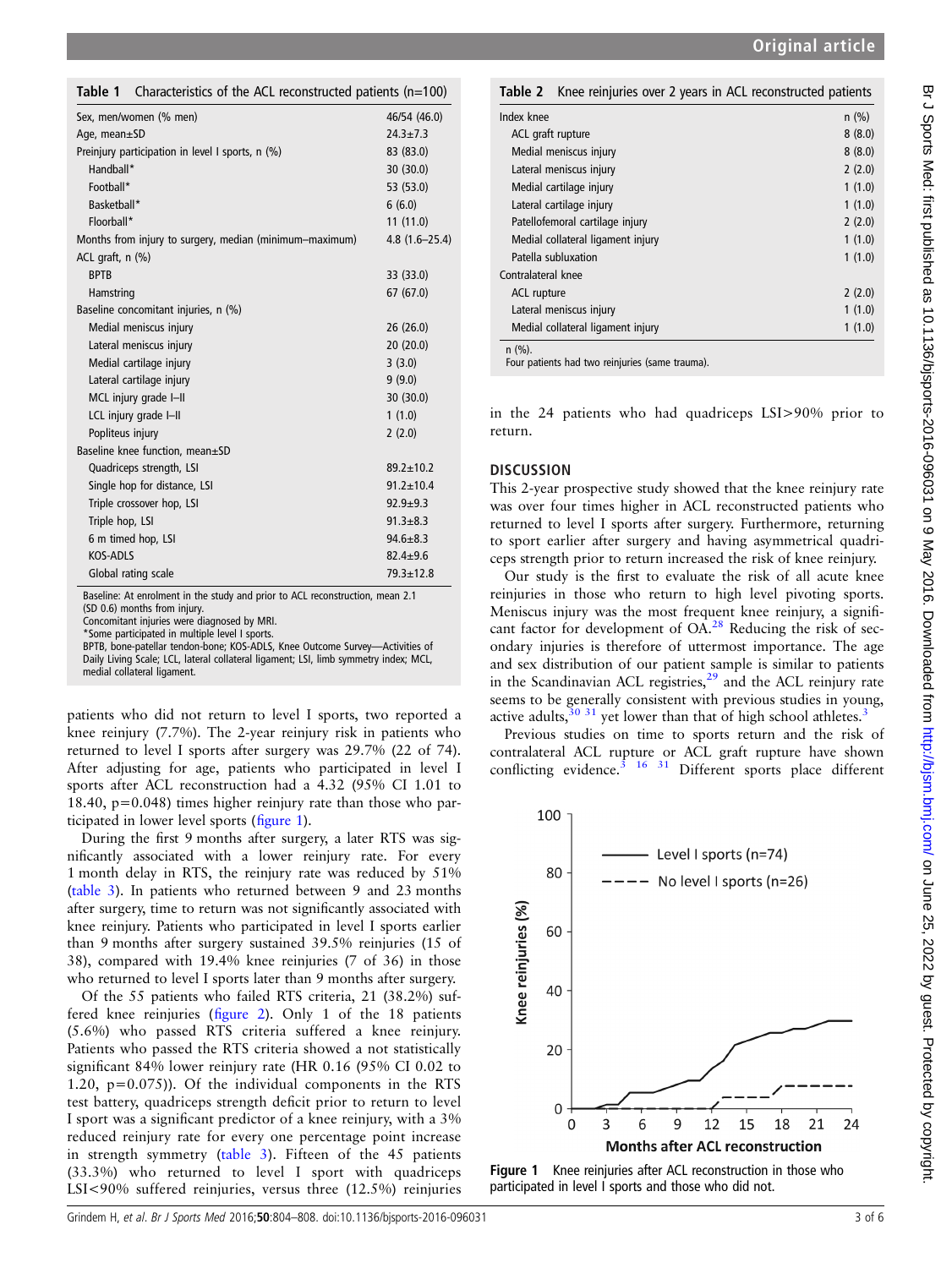<span id="page-3-0"></span>

| Table 3 Factors associated with knee reinjury in patients who returned to level I sport after ACL reconstruction (n=74) |  |  |  |  |  |  |
|-------------------------------------------------------------------------------------------------------------------------|--|--|--|--|--|--|
|-------------------------------------------------------------------------------------------------------------------------|--|--|--|--|--|--|

|                                               | $\mathsf{n}$ | No reinjury     | $\mathsf{n}$ | Reinjury        | Adjusted HR (95% CI), p value  |
|-----------------------------------------------|--------------|-----------------|--------------|-----------------|--------------------------------|
| All patients                                  |              |                 |              |                 |                                |
| Return to level I sports, months from surgery | 52           | $10.7 + 4.3$    | 22           | $7.2 \pm 2.7$   |                                |
| Passed RTS criteria, n (%)                    | 51           | 17(33.3)        | 22           | 1(4.5)          | 0.16 (0.02 to 1.20), 0.08      |
| Quadriceps strength, LSI                      | 51           | $84.4 \pm 15.2$ | 18           | $75.0 \pm 16.7$ | 0.97 (0.94 to 0.99), 0.03      |
| Single hop for distance, LSI                  | 48           | $89.4 \pm 13.0$ | 17           | $91.0 \pm 11.7$ | 1.01 (0.96 to 1.05), 0.77      |
| Triple crossover hop, LSI                     | 47           | $90.7 \pm 11.8$ | 16           | $93.8 + 8.5$    | 1.04 (0.98 to 1.10), 0.22      |
| Triple hop, LSI                               | 47           | $91.2 \pm 10.0$ | 15           | $93.5 \pm 10.8$ | 1.03 (0.96 to 1.10), 0.44      |
| 6 m Timed hop, LSI                            | 47           | $96.1 \pm 9.9$  | 16           | $92.4 \pm 6.2$  | 0.97 (0.93 to 1.02), 0.20      |
| <b>KOS-ADLS</b>                               | 51           | $89.2 + 9.6$    | 18           | $86.9 \pm 10.7$ | 0.98 (0.94 to 1.03), 0.43      |
| Global rating scale                           | 51           | $86.4 \pm 13.9$ | 18           | $77.7 \pm 16.1$ | 0.98 (0.95 to 1.01), 0.12      |
| Patients who returned before 9 months         |              |                 |              |                 |                                |
| Return to level I sports, months from surgery | 23           | $7.3 \pm 0.9$   | 15           | $5.7 \pm 1.7$   | 0.49 (0.34 to 0.70), $<$ 0.001 |
| Patients who returned 9 months or later       |              |                 |              |                 |                                |
| Return to level I sports, months from surgery | 29           | $13.4 + 4.0$    |              | $10.4 \pm 1.0$  | $0.75$ (0.49 to 1.14), 0.18    |

Values are mean±SD unless otherwise indicated. All analyses are adjusted for age. LSI (%). HR below 1 indicates a lower injury rate with higher values of the respective variable. All HR reflect the relative change in reinjury rate for a 1 unit increase in the respective variable. Passed RTS criteria was coded 1=yes, 0=no.

KOS-ADLS, Knee Outcome Survey—Activities of Daily Living Scale; LSI, limb symmetry index; RTS, return to sport.

demands on the knee, and our finding of an increased risk with earlier sports return may be specific to athletes who return to level I sports. The increased risk could be due to insufficient biological healing (eg, graft incorporation and remodelling), incomplete rehabilitation or both. Our results suggest that time to return is associated with reinjury, and the effect is larger in the early months after surgery. Of note, all patients who returned to sport before 5 months suffered a knee reinjury. Beyond 9 months after surgery, we did not find a statistically significant reduction in the risk for knee reinjury. Still, 19.4% of these patients also suffered knee reinjuries. Time alone is therefore not sufficient for determining readiness for level I sports participation.

Our findings support the use of both time-based and functional RTS criteria. There was an estimated 84% lower knee reinjury rate in patients who passed RTS criteria, a magnitude



Figure 2 Knee reinjuries after return to level I sports in those who failed and those who passed return to sport (RTS) criteria prior to return.

of high clinical relevance. This finding was not statistically significant (p=0.075), most likely due to the low statistical power, as only one of the 18 patients who passed the criteria and returned to sport suffered a knee reinjury. The low proportion of patients who passed RTS criteria is not surprising as the investigated RTS battery was not used to determine when patients were cleared to RTS in our study. Further, patients were tested  $2.3 \pm 2.4$  months prior to return, and a higher number of patients might have passed had they undergone testing immediately prior to RTS. We have previously reported similar rates of passing RTS criteria at 6 months for the entire Delaware-Oslo ACL Cohort.<sup>[23](#page-4-0)</sup> The rate of passing RTS criteria was  $52.5\%$  at 1 year after surgery, $^{23}$  $^{23}$  $^{23}$  and only 66% had quadriceps strength symmetry  $\geq$ 90% 2 years after surgery.<sup>[5](#page-4-0)</sup> These outcomes exist in a cohort that has shown superior patient-reported outcomes compared with the general ACL reconstructed population,<sup>[32](#page-5-0)</sup> suggesting that even larger functional deficits might persist after usual care.

While we still do not know the optimal content of an RTS test battery,<sup>[19](#page-4-0)</sup> our results show that quadriceps strength testing should be included. Asymmetrical quadriceps strength at the time of RTS is associated with asymmetrical knee biomechanics during hopping, $33$  which in turn has been found to predict a second ACL injury.<sup>[34](#page-5-0)</sup> Quadriceps weakness is also a risk factor for knee  $OA<sub>35</sub>$  $OA<sub>35</sub>$  $OA<sub>35</sub>$  further highlighting the importance of thorough rehabilitation and quadriceps strength assessment. Postural control deficits and altered neuromuscular control of the hip and knee have also been found to predispose an athlete to a second ACL injury.<sup>[34](#page-5-0)</sup> So far, modifiable risk factors for reinjury after ACL reconstruction have only been identified using sophisticated testing equipment (isokinetic dynamometry and 3 dimensional motion analysis), and a future focus should be to validate more clinically accessible tests.

The main strength of this study is the frequent follow-up and high follow-up rate of ACL reconstructed patients who were consecutively screened for inclusion at one sports medicine clinic. A main limitation is the lack of exact athlete exposure time. RTS was defined as their first participation in a level I sport, and not necessarily full participation including match play. We were unable to control for the exact time spent in sports, full or limited participation, and training/match exposure.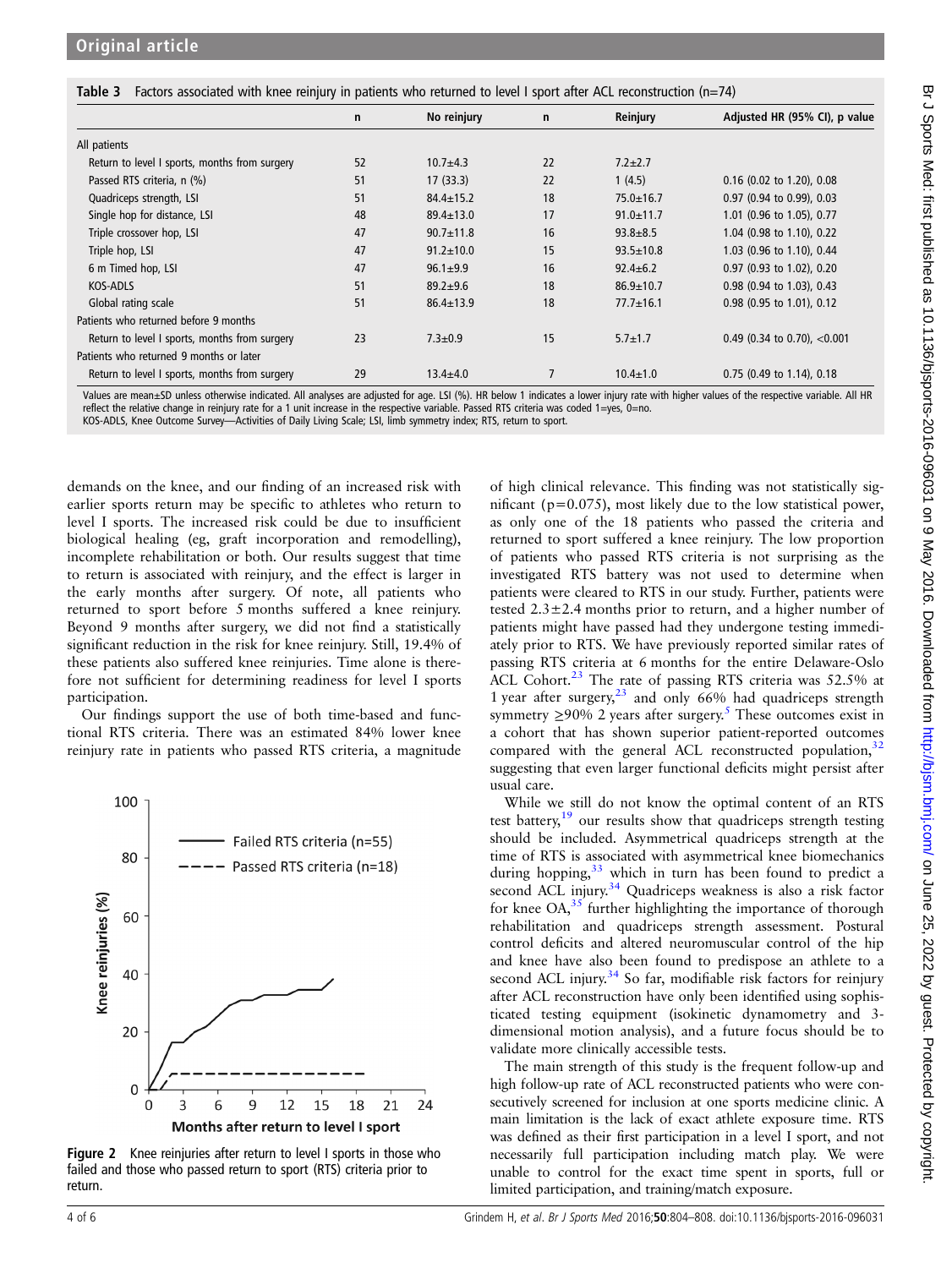# Original article

# <span id="page-4-0"></span>**CONCLUSION**

Athletes who undergo ACL reconstruction should be informed that postoperative participation in level I sports increases the 2-year knee reinjury rate more than four times. A later return to level I sports and more symmetrical quadriceps strength prior to return decreases this rate significantly. A combination of strict time-based and functional RTS criteria therefore has great potential to improve long-term function, substantially decrease the prevalence of post-traumatic knee OA in these patients, and reduce downstream healthcare costs.

# What are the findings?

- ▸ In the first 2 years after ACL reconstruction, 30% of people who returned to level I sports sustained a reinjury compared with 8% of those who participated in lower level sports.
- ▶ For every month that return to sport was delayed, until 9 months after ACL reconstruction, the rate of knee reinjury was reduced by 51%.
- ▸ More symmetrical quadriceps strength prior to return to sport significantly reduced the knee reinjury rate.

# How might it impact on clinical practice in the future?

- ▸ Clinicians should inform patients of the increased risk of knee reinjury if they decide to return to level I sport.
- ▸ Strict time-based and functional return to sport criteria should be implemented.
- Return to level I sport should be delayed until at least 9 months have passed from surgery and the patient has regained quadriceps strength comparable to the uninjured side.

## Twitter Follow Håvard Moksnes at [@HMoksnes](http://twitter.com/HMoksnes)

Acknowledgements The authors thank Ingrid Eitzen, Annika Storevold, Ida Svege, Espen Selboskar, Karin Rydevik and Marte Lund for their assistance in data collection for this study. They acknowledge the Norwegian Sports Medicine Clinic, NIMI [\(http://www.nimi.no\)](http://www.nimi.no), for supporting the Norwegian Research Center for Active Rehabilitation (NAR; [http://www.active-rehab.no\)](http://www.active-rehab.no) with rehabilitation facilities and research staff.

Contributors All authors contributed to the conception and design of the study. HG and HM were responsible for data collection. HG performed the data analysis and all the authors contributed to the interpretation. HG drafted the manuscript and all the authors revised it critically and gave their approval of the final version.

Funding National Institutes of Health (R37 HD037985).

## Competing interests None declared.

Ethics approval South Eastern Norway Regional Committee for Medical Research Ethics.

Provenance and peer review Not commissioned; externally peer reviewed.

## **REFERENCES**

- Griffin LY, Albohm MJ, Arendt EA, et al. Understanding and preventing noncontact anterior cruciate ligament injuries: a review of the Hunt Valley II meeting, January 2005. [Am J Sports Med](http://dx.doi.org/10.1177/0363546506286866) 2006;34:1512–32.
- 2 Paterno MV, Rauh MJ, Schmitt LC, et al. Incidence of contralateral and ipsilateral anterior cruciate ligament (ACL) injury after primary ACL reconstruction and return to sport. [Clin J Sport Med](http://dx.doi.org/10.1016/j.joca.2014.10.00810.1097/JSM.0b013e318246ef9e) 2012;22:116–21.
- 3 Paterno MV, Rauh MJ, Schmitt LC, et al. Incidence of second ACL injuries 2 years after primary ACL reconstruction and return to sport. [Am J Sports Med](http://dx.doi.org/10.1177/0363546514530088) 2014;42:1567–73.
- 4 Øiestad BE, Engebretsen L, Storheim K, et al. Knee osteoarthritis after anterior cruciate ligament injury: a systematic review. [Am J Sports Med](http://dx.doi.org/10.1177/0363546509338827) 2009;37:1434-43.
- 5 Grindem H, Eitzen I, Engebretsen L, et al. Nonsurgical or surgical treatment of ACL injuries: knee function, sports participation, and knee reinjury: the Delaware-Oslo ACL Cohort Study. [J Bone Joint Surg Am](http://dx.doi.org/10.2106/JBJS.M.01054) 2014;96:1233–41.
- 6 Webster KE, Feller JA, Leigh WB, et al. Younger patients are at increased risk for graft rupture and contralateral injury after anterior cruciate ligament reconstruction. [Am J Sports Med](http://dx.doi.org/10.1177/0363546513517540) 2014;42:641–7.
- 7 Filbay SR, Ackerman IN, Russell TG, et al. Health-related quality of life after anterior cruciate ligament reconstruction: a systematic review. [Am J Sports Med](http://dx.doi.org/10.1177/0363546513512774) 2014;42:1247–55.
- 8 Frobell RB, Roos HP, Roos EM, et al. Treatment for acute anterior cruciate ligament tear: five year outcome of randomised trial. **[BMJ](http://dx.doi.org/10.1136/bmj.f232)** 2013;346:f232.
- 9 Mather RC 3rd, Koenig L, Kocher MS, et al. Societal and economic impact of anterior cruciate ligament tears. [J Bone Joint Surg Am](http://dx.doi.org/10.2106/JBJS.K.00657) 2013;95:1751-9.
- 10 Hefti F, Müller W, Jakob RP, et al. Evaluation of knee ligament injuries with the IKDC form. [Knee Surg Sports Traumatol Arthrosc](http://dx.doi.org/10.1007/BF01552149) 1993;1:226–34.
- 11 Grindem H, Eitzen I, Snyder-Mackler L, et al. Online registration of monthly sports participation after anterior cruciate ligament injury: a reliability and validity study. [Br J Sports Med](http://dx.doi.org/10.1136/bjsports-2012-092075) 2014;48:748–53.
- 12 Moksnes H, Snyder-Mackler L, Risberg MA. Individuals with an anterior cruciate ligament-deficient knee classified as noncopers may be candidates for nonsurgical rehabilitation. [J Orthop Sports Phys Ther](http://dx.doi.org/10.2519/jospt.2008.2750) 2008;38:586-95.
- 13 Kaeding CC, Pedroza AD, Reinke EK, et al. Risk factors and predictors of subsequent ACL injury in either knee after ACL reconstruction: prospective analysis of 2488 primary ACL reconstructions from the MOON cohort. [Am J Sports Med](http://dx.doi.org/10.1177/0363546515578836) 2015;43:1583–90.
- 14 Myklebust G, Holm I, Maehlum S, et al. Clinical, functional, and radiologic outcome in team handball players 6 to 11 years after anterior cruciate ligament injury: a follow-up study. Am J Sports Med 2003;31:981–9.
- 15 Salmon L, Russell V, Musgrove T, et al. Incidence and risk factors for graft rupture and contralateral rupture after anterior cruciate ligament reconstruction. [Arthroscopy](http://dx.doi.org/10.1016/j.arthro.2005.04.110) 2005;21:948–57.
- 16 Shelbourne KD, Gray T, Haro M. Incidence of subsequent injury to either knee within 5 years after anterior cruciate ligament reconstruction with patellar tendon autograft. [Am J Sports Med](http://dx.doi.org/10.1177/37.3.e2) 2009;37:246-51.
- 17 Swärd P, Kostogiannis I, Roos H. Risk factors for a contralateral anterior cruciate ligament injury. [Knee Surg Sports Traumatol Arthrosc](http://dx.doi.org/10.1007/s00167-009-1026-3) 2010;18:277–91.
- 18 Thomeé R, Kaplan Y, Kvist J, et al. Muscle strength and hop performance criteria prior to return to sports after ACL reconstruction. [Knee Surg Sports Traumatol](http://dx.doi.org/10.1007/s00167-011-1669-8) [Arthrosc](http://dx.doi.org/10.1007/s00167-011-1669-8) 2011;19:1798–805.
- 19 Barber-Westin SD, Noyes FR. Factors used to determine return to unrestricted sports activities after anterior cruciate ligament reconstruction. [Arthroscopy](http://dx.doi.org/10.1016/j.arthro.2011.09.009) 2011;27:1697–705.
- 20 Spindler KP, Wright RW. Clinical practice. Anterior cruciate ligament tear. [N Engl J](http://dx.doi.org/10.1056/NEJMcp0804745) [Med](http://dx.doi.org/10.1056/NEJMcp0804745) 2008;359:2135–42.
- 21 Daniel DM, Stone ML, Sachs R, et al. Instrumented measurement of anterior knee laxity in patients with acute anterior cruciate ligament disruption. [Am J Sports Med](http://dx.doi.org/10.1177/036354658501300607) 1985;13:401–7.
- 22 Eitzen I, Moksnes H, Snyder-Mackler L, et al. A progressive 5-week exercise therapy program leads to significant improvement in knee function early after anterior cruciate ligament injury. [J Orthop Sports Phys Ther](http://dx.doi.org/10.2519/jospt.2010.3345) 2010;40:705–21.
- 23 Logerstedt D, Di Stasi S, Grindem H, et al. Self-reported knee function can identify athletes who fail return-to-activity criteria up to 1 year after anterior cruciate ligament reconstruction: a Delaware-Oslo ACL Cohort Study. J Orthop Sports Phys Ther 2014;44:914–23.
- 24 Hartigan EH, Axe MJ, Snyder-Mackler L. Time line for noncopers to pass return-to-sports criteria after anterior cruciate ligament reconstruction. J Orthop Sports Phys Ther 2010;40:141–54.
- 25 Logerstedt D, Grindem H, Lynch A, et al. Single-legged hop tests as predictors of self-reported knee function after anterior cruciate ligament reconstruction: the Delaware-Oslo ACL Cohort Study. Am J Sports Med 2012;40:2348–56.
- 26 Grindem H, Logerstedt D, Eitzen I, et al. Single-legged hop tests as predictors of self-reported knee function in nonoperatively treated individuals with anterior cruciate ligament injury. Am J Sports Med 2011;39:2347–54.
- 27 Irrgang JJ, Snyder-Mackler L, Wainner RS, et al. Development of a patient-reported measure of function of the knee. J Bone Joint Surg Am 1998;80:1132–45.
- 28 van Meer BL, Meuffels DE, van Eijsden WA, et al. Which determinants predict tibiofemoral and patellofemoral osteoarthritis after anterior cruciate ligament injury? A systematic review. Br J Sports Med 2015;49:975–83.
- 29 Granan LP, Forssblad M, Lind M, et al. The Scandinavian ACL registries 2004– 2007: baseline epidemiology. Acta Orthop 2009;80:563–7.
- 30 Frobell RB, Roos EM, Roos HP, et al. A randomized trial of treatment for acute anterior cruciate ligament tears. N Engl J Med 2010;363:331-42.